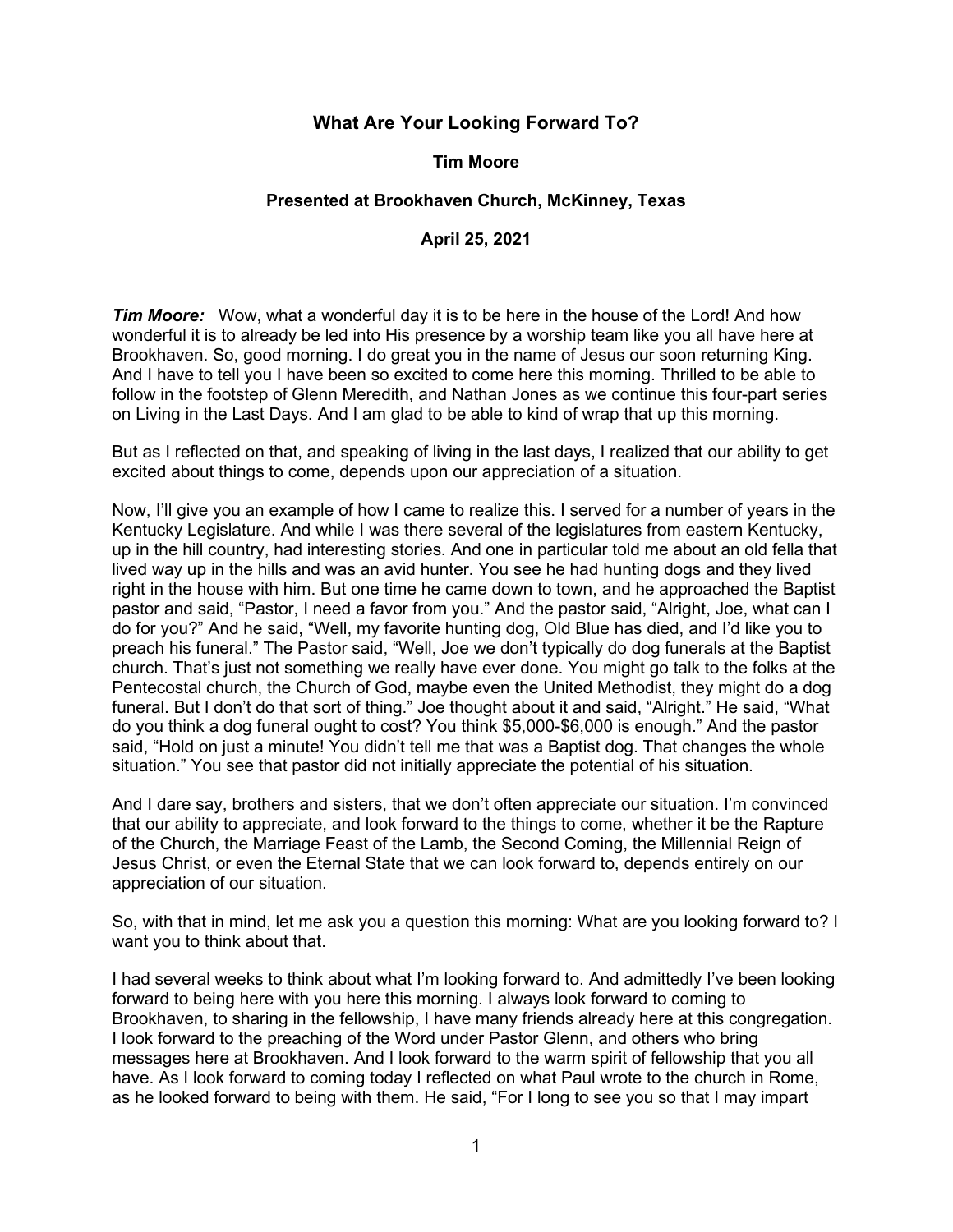some spiritual gift to you, that you may be established; that is, that I may be encouraged together with you while among you, each of us by the other's faith, both yours and mine." (Romans 1:11-12) And indeed, I have been looking forward, to being encouraged, and to hopefully being an encouragement to you this morning.

But there are other things that I look forward to. Every year I look forward to Christmas. I look forward to the family traditions that we have in the Moore family, both in my extended family, and my growing immediate family. I look forward to celebrating the birth of Jesus Christ at His First Advent. And I look forward to all the wonderful times that we have as a church family gathering together to celebrate our Lord and Savior at His birthday.

But as I have gotten a little bit older I look forward to other things as well. I began, a few years ago, to think, how long is it until I hit, quote on quote, retirement age? And having said that I don't ever plan to retire really, but I will be changing jobs. So, I had my computer start a countdown. I can tell you as of today there are 4,109 days until I turn 65. There are actually 1,907 days until I turn 60. So, you can see I've given a little thought. Some of you who are already retired can recollect looking forward to that blessed event. And those of you who are still working, well, you might not have counted the days, but you get the idea.

Since last fall my family has been looking forward to the arrival of grandchild number three. The day after my son deployed overseas for a number of months he and his wife found out that they were expecting. So, Caleb and Lauren, who are stationed in Idaho are expecting a son. We have affectionately nicknamed him "Tater Tot" and he is due to arrive next month. Fortunately, my son did make it home in time to be here for that blessed event.

I'm already looking forward to this fall because last month my daughter told me that baby number four is on the way. We don't know if it is a little boy, or a little girl, but you can see our immediate family is expanding. So, sometime this November there will be additional joy added.

I've been looking forward to the transition that we are undergoing at Lamb & Lion Ministries. This has been a many months process, as Dr. Reagan has mentored, and brought me along to follow in his very large footsteps. For a while we were planning on making that happen in September, but he has asked me to accelerate that transition, and so our date will be June 1<sup>st</sup>, and that is only 37 days from today, or about 890 hours, for those who might be counting.

But more than all of that I am looking forward to the Rapture of the Church.

Now, let me just say this, I only am looking forward to it because I believe with all my heart that it could happen at any moment. If I didn't believe that. If I didn't have an expectation that the Lord is going to snatch us away in the twinkling of an eye, I wouldn't be looking forward to it. It would be like a surprise birthday party; it's impossible to look forward to a surprise birthday party. Or maybe to look forward to grandchild number five or six. Now, let me just say, I've never had a surprise birthday party, and I don't really expect to have one. And although there probably will be another grandchild at some point in my life, it's hard to get excited about something that is theoretical or unknown.

But as, Nathan Jones shared with you last week regarding the Rapture, it is something that we should grasp as imminent. And so, it is something that gives us hope. And let me just say even as I've used the word hope, it's not like the world would use the word hope. The world when they say, "I hope something would happen." They mean, well, that would be nice if it happens, but we don't know if that is going to happen.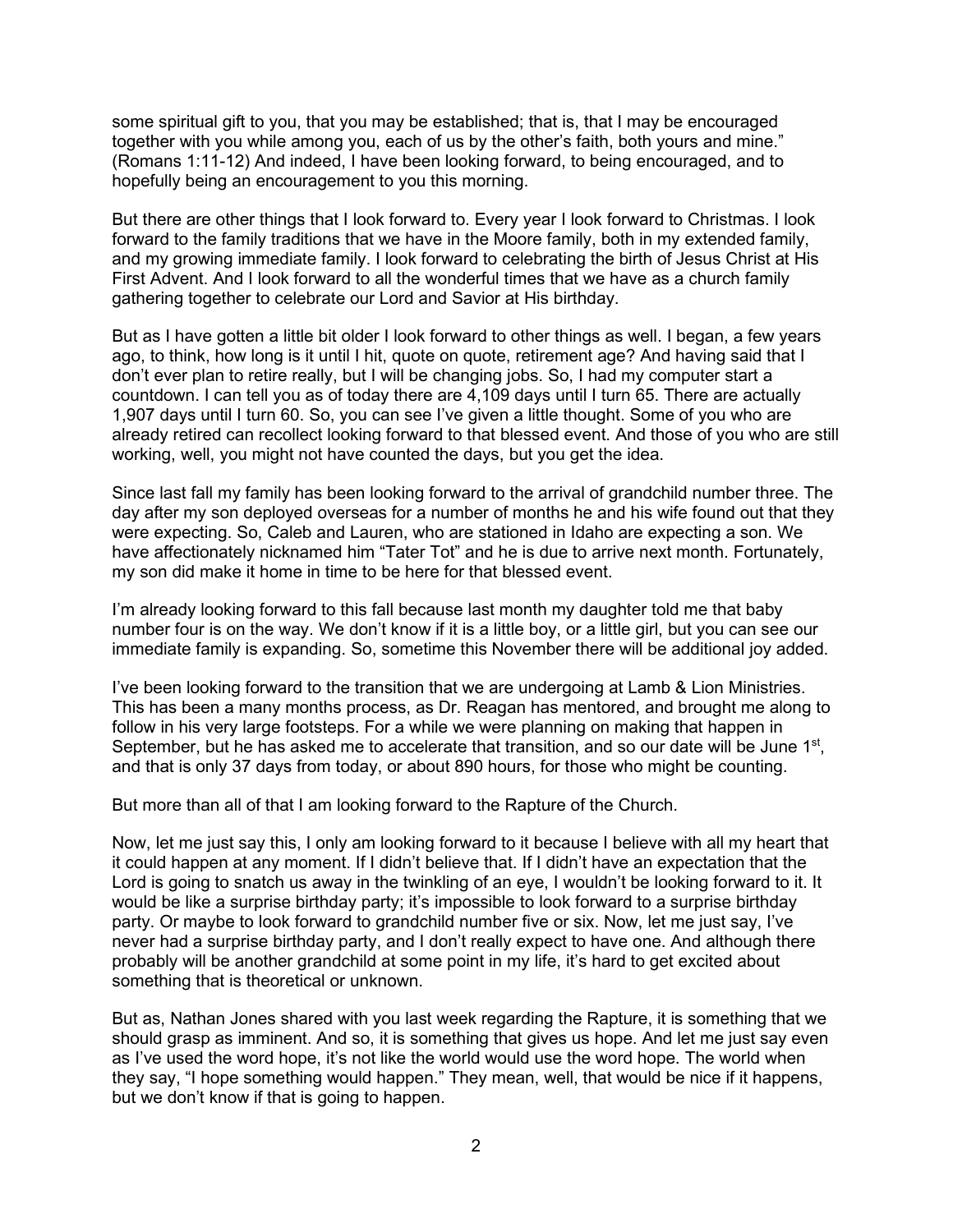Well, I am more sure of the Rapture, then I am of my own flesh and bones standing here in front of you. I'm more sure that Jesus Christ is coming then I am of anything else in this life, and I hope you are as well. Paul put it this way when speaking of our Blessed Hope as believers, writing to Titus he wrote, "For the grace of God has appeared, bringing salvation to all men, instructing us to deny ungodliness and worldly desires and to live sensibly, righteously and godly in the present age, looking for the blessed hope and the appearing of the glory of our great God and Savior, Christ Jesus." (Titus 2:11-13) Now, as Paul wrote that his focus was on Jesus Christ. But notice how he references Jesus, he references him as the grace of God that has appeared, as the bringer of salvation to all men, and as the Blessed Hope who is coming again; soon and very soon. And I am again, am more certain of that hope, then I am of my five senses.

As Nathan shared last week, when the trumpet sounds, all of us who belong to Jesus Christ, who have put our faith in Him, will be caught up to meet Him in the air. In the twinkling of an eye, we will be glorified, trading in these bodies that are admittedly running down, for one that is glorified. We will be like Jesus Christ's body after He was resurrected, for He felt no pain, He could walk through walls, and yet He still enjoyed fellowship and food. (1 Thessalonians 4:16- 17; 1 Corinthians 15:50-54) In other words, I think we will all be about 29 years old. But regardless, it will be a wonderful moment when we are gathered to be with the Lord.

Revelation 19 goes on to say that then we will be blessed to partake in the Marriage Supper of the Lamb. While the world experiences the outpouring of God's wrath, during the Tribulation, we'll be joined with Jesus as His Bride. (Revelation 19:7-9) I can hardly wait. Now, that is something to look forward to. As a matter fact anticipating that glorious homegoing makes me understand why one of my friends often says, "I can't wait until I get some patience." You think about that. But as I thought about anticipating things to come, I realize that there are a few ways that we can react or behave even as we look forward to arriving at an eventual destination.

And to illustrate my point I want you to imagine for a moment that you are traveling in a car filled with children. We've all been there. It doesn't take a lot of imagination. You've either been a child with other siblings in the backseat, or you've had children riding along with you. So, I realize that there are some reactions that our children manifest, that we have manifested at various stages of life, that are kind of common to mankind.

As Glenn mentioned a couple of weeks ago, some kids are so eager that they ask, repeatedly, and annoyingly, "Are we there yet?" Now, in the old days before mandatory seatbelt laws, a child like that would have been the one sitting in the middle of the backseat, bouncing up and down, or leaning over the front seat, asking repeatedly, "Are we there yet? Are we there yet?" And nothing a parent could say whether it is, "No, it is another 300 miles, it won't be until tomorrow," or "If you ask one more time I'm going to stop the car and put you off on the side of the road." Nothing the parent could say can dampen that child's enthusiasm.

For some parents, the experience is completely different, especially as your children reach the teenage years. And yes, we were all there as well, because they often go to sleep, and will not express interest in anything that is going on, inside the car, or outside of the car. When we traveled I always tried to study up on the places we'd travel through, some of the points of interest, and bring those up as we drove. But when my kids were teenagers, I can tell you they really didn't care. Even as a home schooling family that tried to make all of our journeys educational, there was a time when they were completely uninterested in anything going on inside the car or out, and seemingly apathetic even about the destination we were headed toward.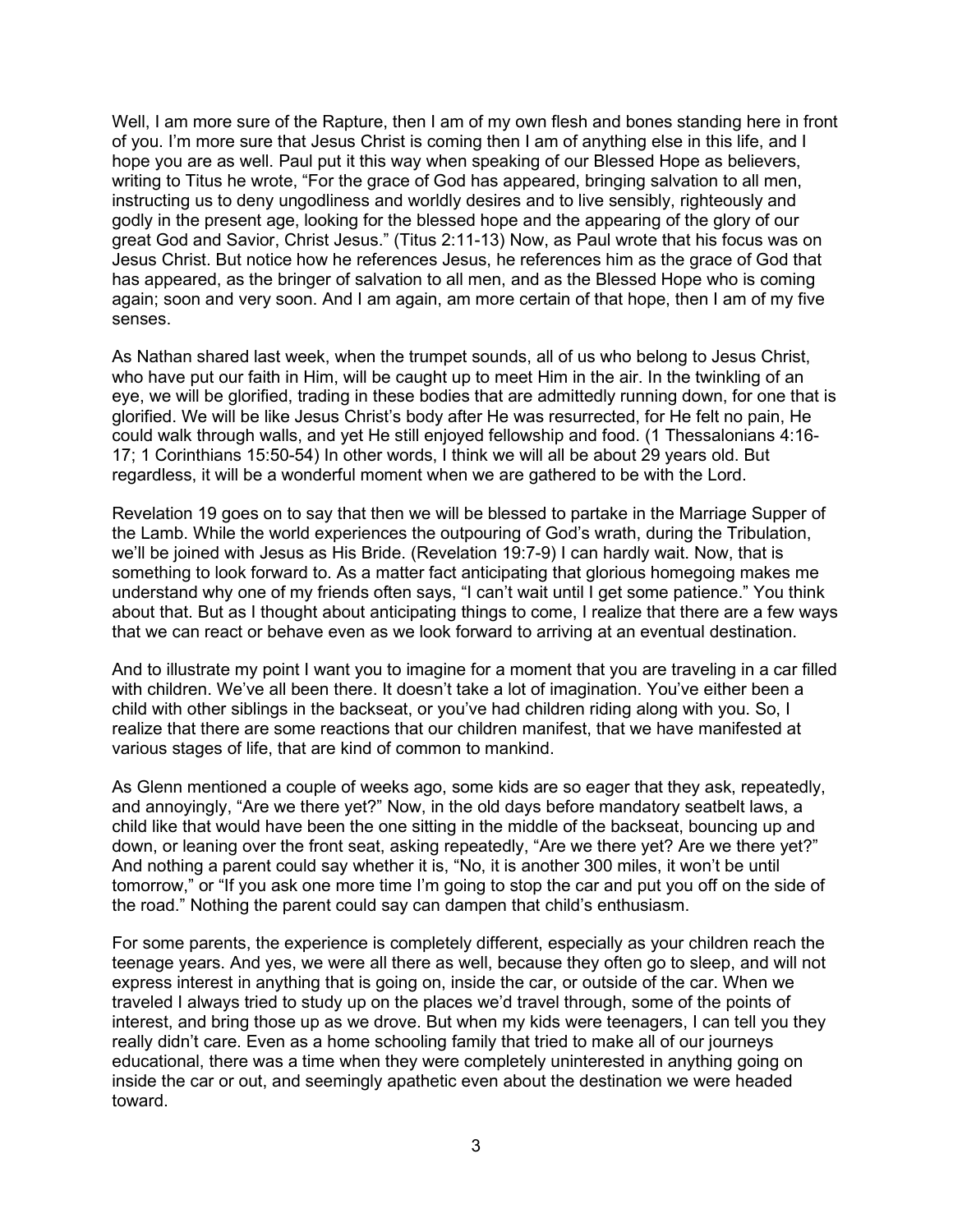Well, there is a third kind of experience that most of us are familiar with, at least if you've had more than one child. You see because when there is more than one child it is likely that at some point during the trip, especially long trips, fighting will break out in the backseat. Anybody been there? You know this usually starts with fairly innocent infringements on personal space. And those grievances are aired with age old complaints like, "Will you stop touching me!" And eventually those grievances rise to getting parents engaged, like "Mom, will you tell so, and so, to just stop touching me!" And as you know without appropriate parental engagement, eventually there are physical assertions of personal autonomy. We've all been there, to the point where your ready, again, to pull over on the side of the road and put the whole lot of them out to wait until you come back after the journey is over.

Well, the proper, but rare response when we are traveling as a group, with children, or again folks, with ourselves sometimes, is to engage and use the time productively. In other words, learning what we can learn about the journey itself, and constructively encouraging those who are along with us traveling to a particular destination. That doesn't happen too often. And I'll confess the only time when I can remember me and my siblings, or my own kids acting like angels during a trip was when we were on our way to Disney World, yes the same location that the Meredith's have been the last couple of weeks. Why? Because the wonder, and the joy that we anticipated at being at Disney World made us behave, on our best behavior during the journey.

So, which one of those types describes you and me today, as we are on a journey to a particular destination, but don't really know when we are going to be there? Are you so eager that you can only ask repeatedly, and perhaps annoyingly, "Are we there yet? Are we there yet?" Now, I don't believe that praying earnestly, and often, "Maranatha, come Lord Jesus," is annoying to our God. That's because it was the prayer repeated frequently by the apostles themselves. As a matter of fact, it is also John's rightful response to Jesus promise repeated three times in Revelation 22 that He is coming quickly. Maranatha, come quickly, Lord Jesus. But I'd also emphasize that even thought I pray this prayer often, I'm not the one who will decide when Jesus comes.

Aren't you glad that I didn't determine that Jesus should already have come before you put your faith in Him as Lord and Savior? I'm certainly thankful that the Father did not decide to send Him before I had the opportunity to put my trust and faith in Jesus Christ as my Lord.

Well, what about the second response? What about those who are just asleep and uncaring? Sadly, I believe this describes much of the Church in America today. You see to a large degree the Church today is like the Church at Sardis in Revelation chapter 3. Jesus knows our deeds and some churches even have a reputation of being alive. But here's what He said to the church at Sardis, He said, "Wake up! And strengthen the things that remain, which were about to die; remember what you have received and heard; and keep it, and repent." (Revelation 3:2) Sometimes we who are kind of snoozing through this journey on our way to Heaven need to wake up, repent, meaning turn back toward the things that remain, in which we have received and heard, and build our own excitement and enthusiasm so we can encourage those with us.

But I have to confess that lately I've witnessed too many examples of the third type of traveler. On that note, perhaps some of us have forgotten the nature of the journey that we are on together and find that we are just annoyed by the constant bumping and jostling of others that are on this journey alongside us.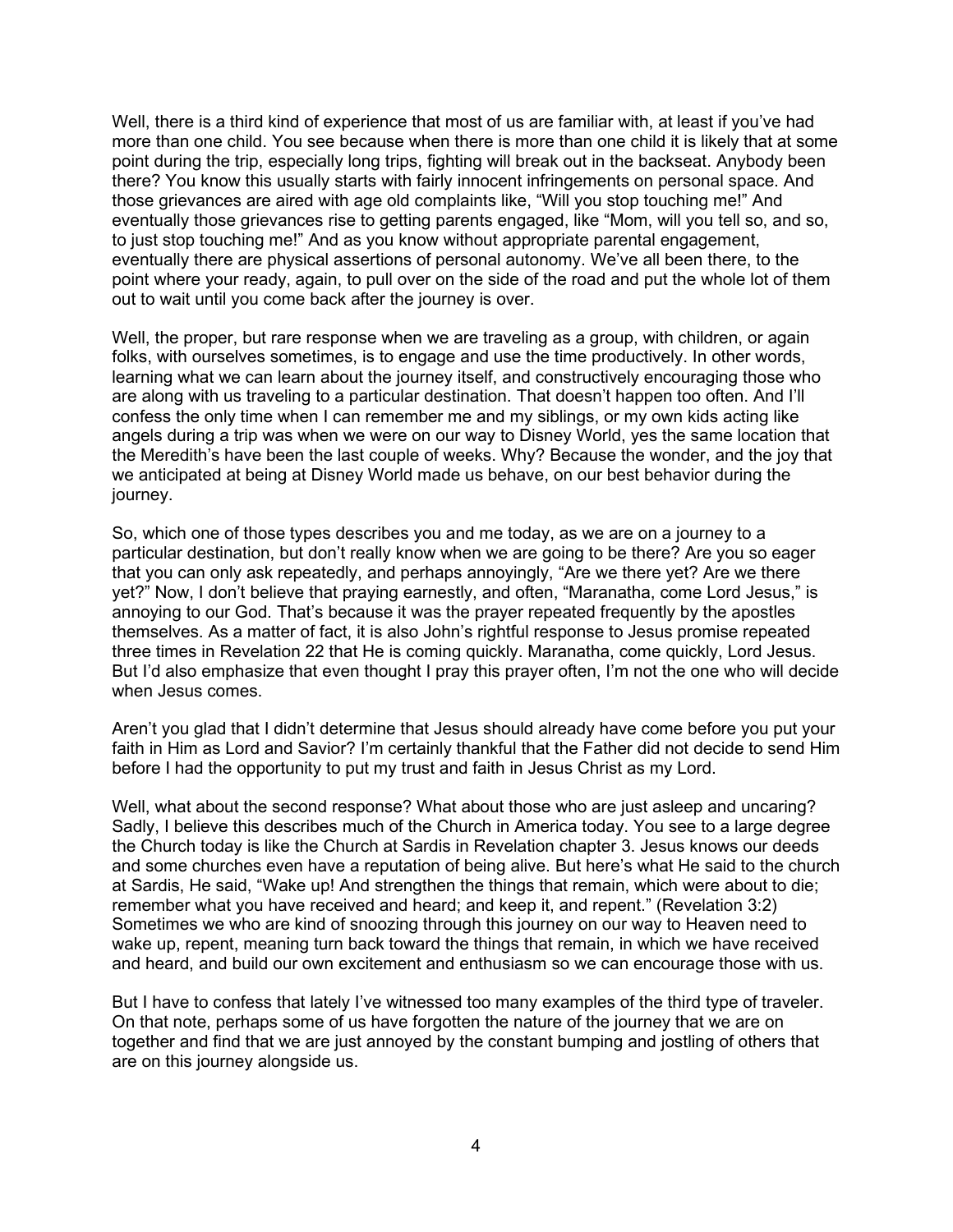Now, Brother Glenn, is not here today, but as strong as a community of believers that we have, and you have here at Brookhaven Church I'm sure there have been moments, perhaps, over the last year to year and a half, when there have been certain times of stress, and strain. Perhaps your patience has been tested as you witnessed fellow Christians come to different conclusions regarding a whole host of issues.

So, on that note, I have to tell you a little secret. I've brought with me today, two of the greatest threats to Christian unity that exist in the world right now. One is already on the stage with me, and it is the most deceitful entity I know. And the other has been the source of the greatest discord that I've witnessed in my lifetime. And it is so dangerous that I've got it in a special locked box, and my assistant, Nathan Jones, is going to bring it up here. Well, while he is bringing this dangerous object in the locked box. Thank you, Nathan. I do have the key. Careful, don't let it get out.

Let me just talk for a moment about that most deceitful enemy. You see a lot of people think that Satan is the most deceitful entity that we know. And he does work tirelessly to lead us astray. But Scripture says that the heart is more deceitful then all else. Why? Because it is within me all the time and tends to lead me astray. The Lord said it is desperately sick, and who can understand it? Even believers recognize the sad truth expressed in the Old hymn, "Prone to wander, Lord I feel it, prone to leave the Lord I love." And certainly, I've had times when I've feel that I'm prone to wander. Why? Because I take my eyes off of Jesus Christ, as I'll discuss in a minute.

But in these perilous times another threat has emerged. In just the past 12 months it has become one of the most divisive threats to Christian unity that I've seen in a lifetime, or that I've heard about in the last 100 years. And I have an example here with me today. It is the mask. Yeah. Now, you may scoff, brothers and sisters, but I have seen churches torn asunder, and families split apart by nothing more than different positions regarding COVID mitigation measures. Have you been on social media lately? Have you seen people tearing each other apart on whether or not to wear a mask, whether or not to be vaccinated? And if you think I'm wrong, again, go and check out Facebook, or talk to any pastor who has tried to walk a tight rope, and strike an appropriate balance on encouraging believers, but showing Christian concern toward them as well.

Well, who would have thought that Satan could have sown so much discord with a simple piece of fabric, and a couple of elastic bands? Or that he could send brothers and sisters in Christ into divergent camps, not based on the upholding of core principles of our faith, like the nature and significance of baptism, or the frequency and style of communion, but rather on the wearing of a mask, and getting of a vaccination.

Now, let me just confess, are those important issues? Certainly so. But do they rise to the level of Jesus Immaculate Conception? His sinless life? His death, burial, and resurrection? And His soon return? Absolutely not. Absolutely not.

So, why would we who are a part of the body of Christ, a collective assembly of believers that are called the Bride of Christ begin tearing into each other? Have we become so bored with our Christian walk, or so distracted from the purpose God has for us along this journey that we are reduced to fighting like a bunch of wayward kids in the back seat of a car? Too often that has been the case.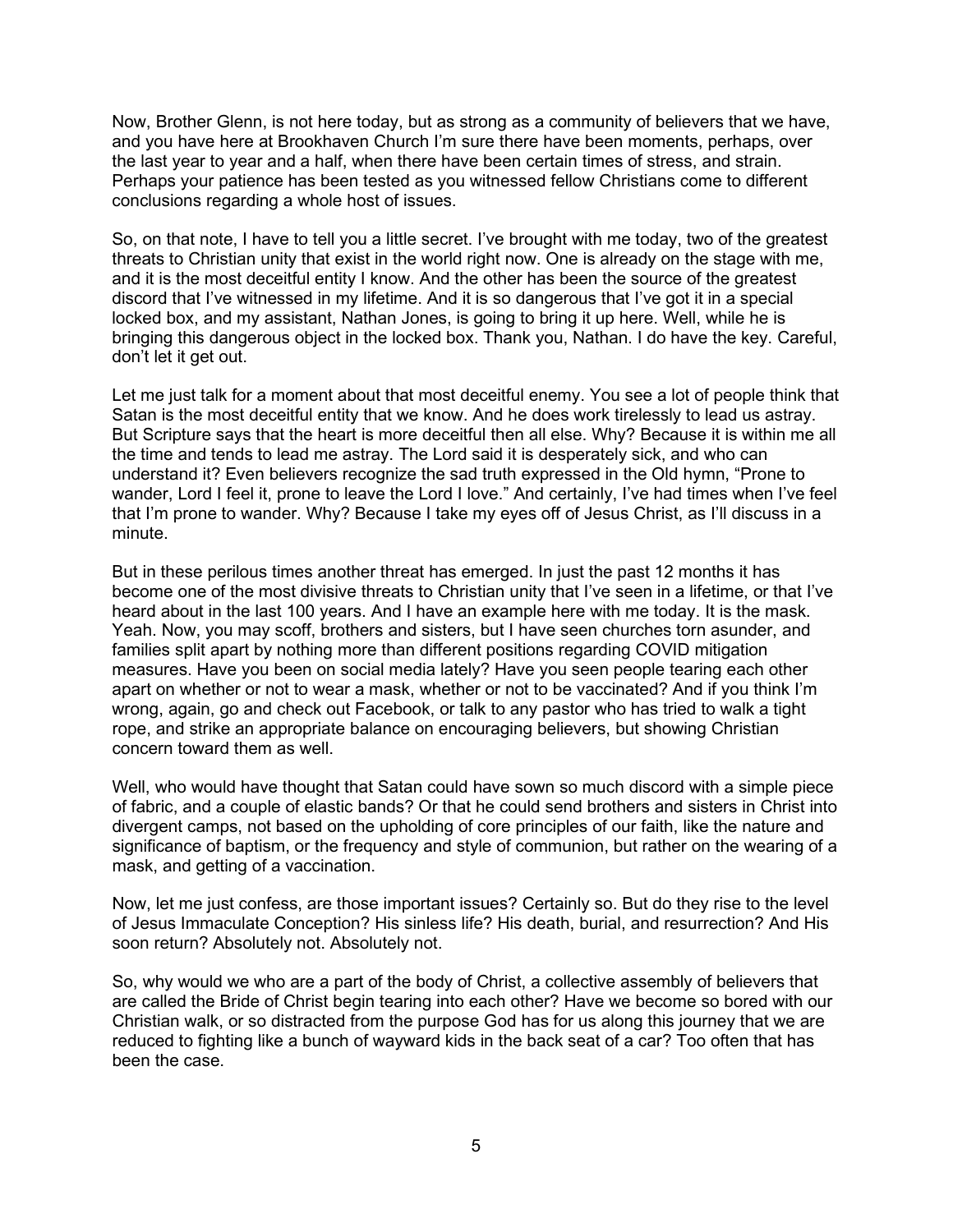I'd simply encourage all of us, and by the way, yes, this message steps on my toes as well, to keep our eyes on Jesus, the author and perfecter of our faith.

When we go to Israel on pilgrimage trips, we go out onto the Sea of Galilee. And I recount the story of Peter. You all remember Peter, he walked on the water. And as long as he kept his eyes on Jesus Christ he stayed on top of the water. But as soon as he took his eyes off Jesus Christ he began to sink into the waves. What caused him to get distracted? You know it is fascinating the Scripture says that he saw the wind. Now, I'll submit to you, you can't see wind. What Peter saw was the effects of the wind. He felt the spray hitting his face. He saw the waves. He maybe felt his cloak flapping against his leg. But all of those things distracted him, and he took his eyes off of the Lord, and He began to sink by losing focus.

Brothers and sisters, with darkness descending all around us in this world, it is absolutely crucial that we maintain our focus, and that we keep our eyes on Jesus Christ.

I'll offer you one other example from Scripture. Glenn began this lesson series on Easter Sunday, what we often now refer to as Resurrection Sunday. And as Christians we remember the glorious morning when the women visiting the tomb discovered that He had risen. So, I ask you today, are we Saturday Christians?

Now you may say, "Well, what do you mean by that?" Let me explain. You see it is easy for us to accept the wonderful truth that He has risen. We are Christians who have never experienced the overwhelming despair of knowing that He has been killed, without also knowing that He has risen. He has risen indeed! But for a moment, I want you to imagine that you are a follower of Jesus Christ, and it is Saturday, Jesus is dead, and hope seems to be snuffed out. Now, you can just consider the behavior of the disciples on Saturday, they were discouraged, distraught, and despairing. And if you think that I am being too dramatic in that statement read the accounts offered to us by the writers of the Gospels. The disciples fled when Jesus was arrested. They denied even knowing Him when accused of being His followers, and they coward in fear as they wondered, what now?

You know when many of His followers had drifted away previously, Jesus asked His closest disciples, if they would also abandon Him. And Peter the first person to confess Jesus as Lord, and as the Son of God, responded, "Lord, to whom shall we go? You have the words of eternal life; we have believed and have come to know that you are the Holy One of God." (John 6:68- 69) And yet, as his world came crashing down with Jesus' arrest, Peter denied even knowing Jesus, three times, and the other disciples also went into hiding

As we read the Gospel accounts the disciple's anguish, and helplessness is palpable. Following the crucifixion, they did not care for His body. Joseph of Arimathea with the help of Nicodemus did that; taking it down from the cross, wrapping it in a linen cloth, and placing it in his unused tomb. Mark says that the apostles were mourning and weeping. When Mary Magdalene came to tell them that He was alive, they refused to believe it. (Mark 16:10-11) Luke says that the women's testimony appeared to them as nonsense, and they would not believe them. (Luke 24:11) Only Peter hoping against hope, ran to the tomb and looked in, and seeing only the linen wrappings he went away marveling. (Luke 24:12) John says that seeing the empty tomb, the rest of the disciples yet did not understand the Scriptures, that He must rise again from the dead, so they went away to their own homes. (John 20:9-10)

Now, you wonder how this retelling of the period between Jesus' death and burial and His resurrection applies to us today? Let's just think about the turmoil and stress many of us have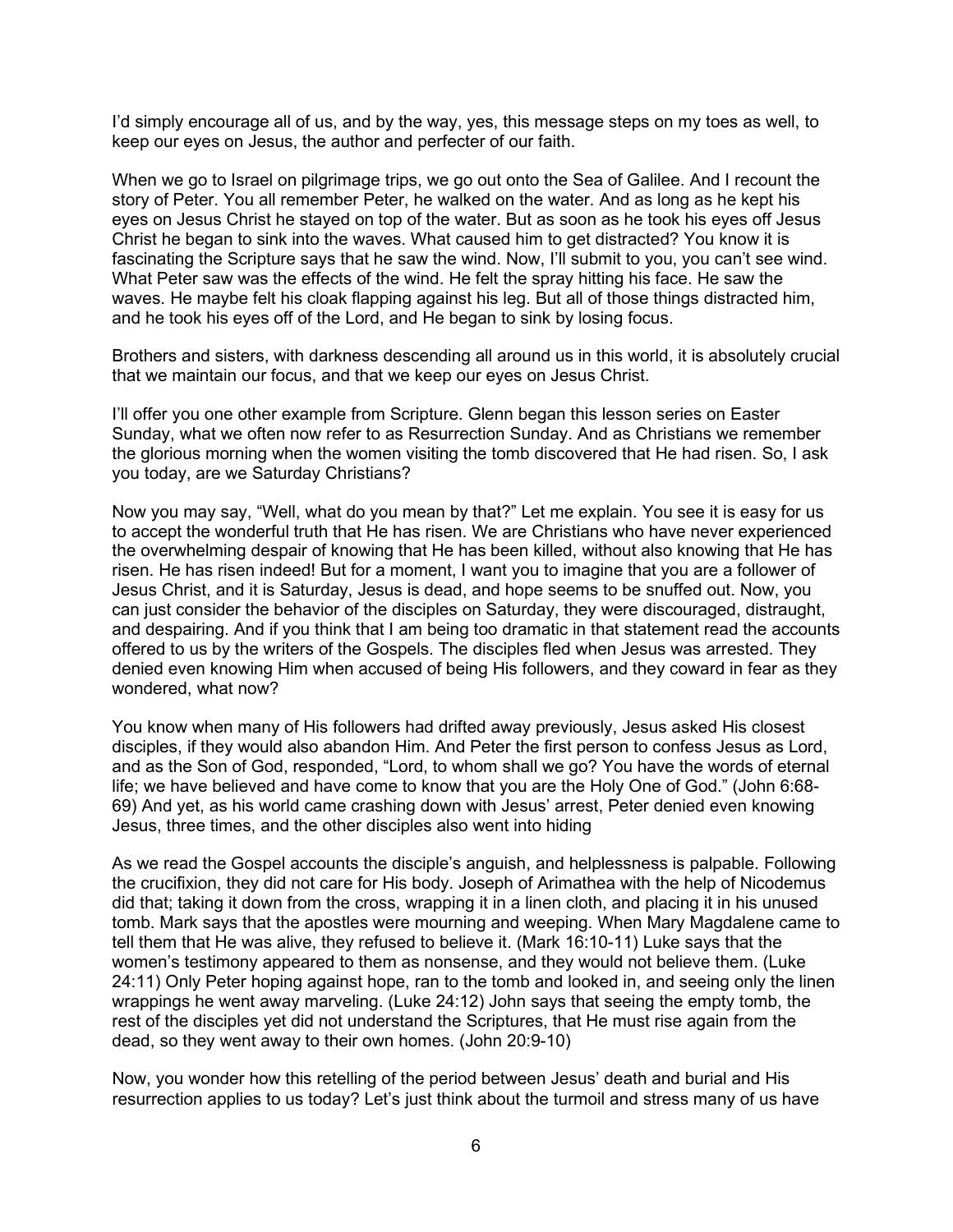witnessed, if not endured for the past year. Instead of focusing on our risen Lord and being inspired by our anticipation that He is comings soon, many of us have been distracted by the division, and strife churning the world around us.

So, I have to ask, are we so fixed on the threats, and fears, and annoyances multiplying in the world that we find ourselves even snipping at Christian brothers, and sisters? Or losing heart? Satan would like nothing more than to paralyze us with fear, leaving us cowering before the forces of evil, multiplying around us. He'd love to see us reduced to infighting and division, because we've grown impatient waiting for the Lord, or maybe even because we've begun to doubt that He's even coming again.

Well, maybe you are just overwhelmed. You are overwhelmed by the criticism and the scoffing heaped on us by our increasingly secular world. If that's the case I'd encourage you to consider the wisdom recorded by the psalmist Asaph in Psalm 73. He wrote this, "But as for me, my feet came close to stumbling, My steps had almost slipped. For I was envious of the arrogant, As I saw the prosperity of the wicked. They mock and wickedly speak of oppression; They speak from on high. They have set their tongues against the heavens, And their tongue parades through the earth. They say, 'How does God know? And is there any knowledge with the Most High?' Surely in vain I have kept my heart pure, And washed my hands in innocence; For I have been stricken all day long, And chastened every morning." (Psalm 73:2-3, 8-9, 11, 13)

Do you feel like Asaph sometimes? Do you feel like you've been stricken all day long? Do you feel like the crush of division, and turmoil, and strife just is wearing you down? And every morning you wake up chastened. Do you ever feel like the dark doubts, and fears, and thoughts, that sometimes bubble up in our heart want to come out of our mouths? Well, listen to the wisdom of Asaph came to realize. He said, "If I had said, 'I will speak thus.'" In other words, I will give voice to my doubts, my fears, my discouragement, my despair. "Behold, I would have betrayed the generation of Your children." (Psalm 73:15, 16)In other words, if I had given lips, and voice to my doubts, my discouragement, my despair, I would have planted seeds of doubt, discouragement, and despair in the lives and hearts of my children, my grandchildren, and those all around me. That truly would be a tragedy.

But then Asaph had this realization, he said, "When I pondered to understand this it was troublesome in my sight, until I came into the sanctuary of God, then I perceived their end." In other words, when Asaph had an eternal perspective, everything came into focus. And he realized that his doubts and discouragement were only for a moment, and not worthy of giving voice to, because His eternal perspective, focusing on the Lord and all the promises that had been made to Him and to us, far exceed any of the sufferings, and the trials and tribulations that we are experiencing right now.

And on that insight, let me offer you one last appreciation of our situation. At Lamb & Lion Ministries we often preach from passages like Matthew 24 where Jesus answered the disciples question when they asked, "Tell, us when will these things happen? And what will be the sign of Your coming? And of the end of the age. And as Glenn and Nathan have described, Jesus went on to tell about a number of signs that would be evident in the world, in the last days. Things like the signs of nature, signs of society, signs that are spiritual in nature, signs of world politics, technology and Israel. And the fact is, He said, that those signs would increase in intensity and frequency, just like birth pains. And we have seen that happen. Especially in the last 50 to 100 years, to the point that today Bible prophecy teachers talk about the convergence of all those signs coming together, absolutely increased in intensity and frequency as the time of His coming approaches.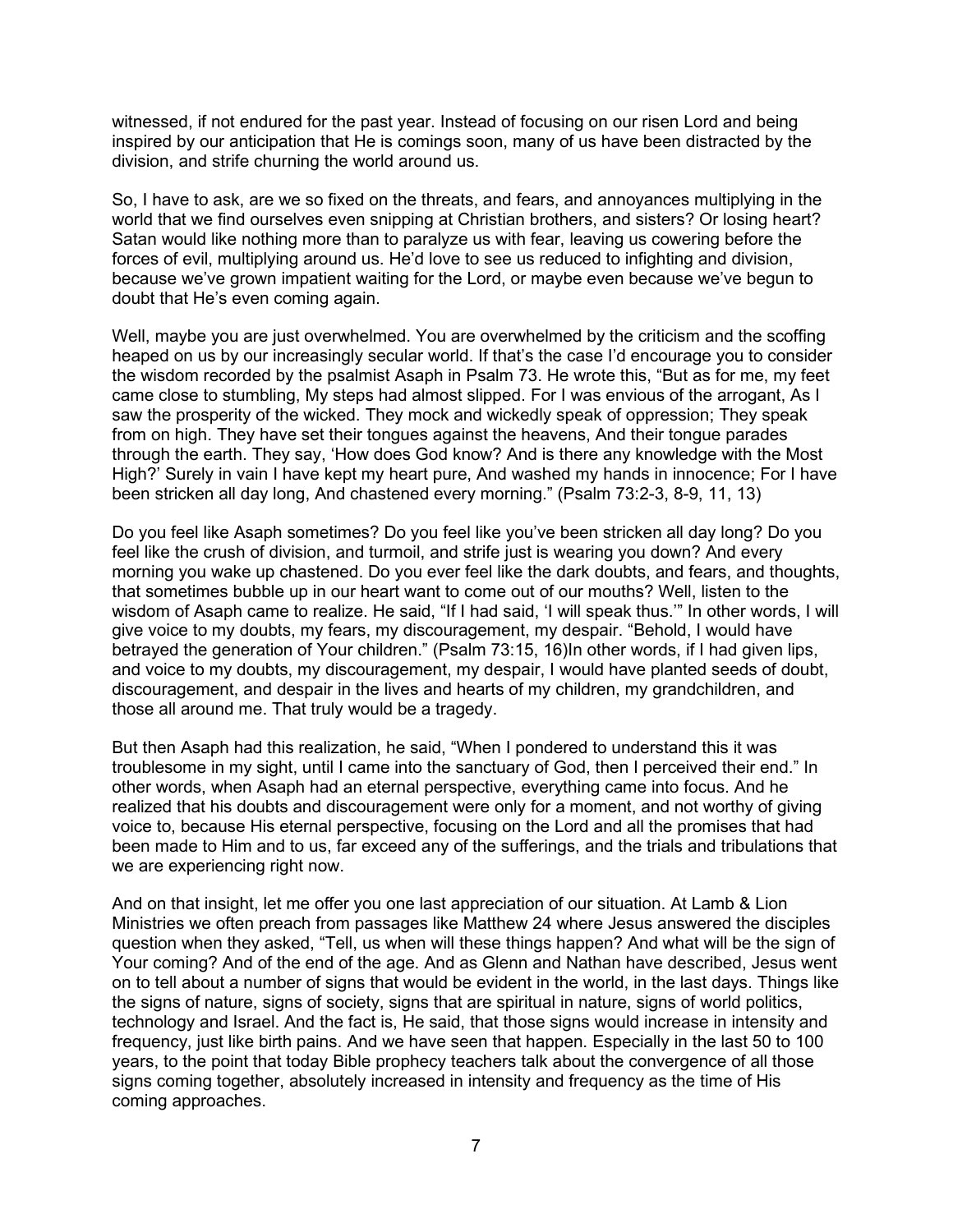But in Matthew 24:12 He said this, "Because lawlessness is increased most peoples love will grow cold." And for a long time I thought, yeah, that is true. I always considered that to be the world's problem. Their love is going to grow cold as lawlessness increased. But over this past year I began to realize, you know what? The world never loved in the first place, not with the love of Christ. And so, as I watched the news over this past year and grew angry over the turmoil, and the riots, and the lawlessness. As I witnessed a rise in racial division in this country rearing its ugly head. As I grew frustrated over the spectrum of response to public health efforts, from total acquiescence to stubborn denial. And witness previously committed Christians break fellowship over eternally trivial matters. God hit me right between the eyes, and asked, "Tim, is your love growing cold?"

I have to confess this verse became a wake up call to me. Do I have my own eyes on Jesus? And am I loving the members of the body of Christ as He did, as His own Bride? Am I loving those who are lost and deceived, and flaunting their own wickedness, as much as He did when He came and died on a cross on their behalf and mine? So, once again I ask you: Are we Saturday Christians, full of distress, discouragement, discord, and despair? Or are we Sunday followers of Jesus Christ, more sure of our risen Lord than we are of anything, or anyone else? Is His Holy Spirit leading us to understand His prophetic Word? And do our hearts burn within us as the disciples on the road to Emmaus testified when Jesus revealed to them all the prophecies that pointed to Him? And are we so emboldened by the power of the Holy Spirit, and the fervency of our commitment to Christ that we must obey God rather than men, even if it causes us to be persecuted, or prosecuted for our faith?

But there is something else we need to remember. Although the Rapture is the next prophetic event that I am personally looking forward to, it is not the end of God's plan for us. You see after we are caught up to meet Jesus in the air, after we've joined with Him as the Bride of Christ and enjoyed the Marriage Feast of the Lamb, after we have the honor of witnessing Jesus coming in the glorious Second Coming. (Revelation 19:11-16) As He comes down in the same way that He went up in view of the apostles, this time riding a white horse to descend back to the earth. (Acts 1:9-11) Setting foot on the Mount of Olives and ascending to the Temple Mount to take the throne of His Father David. (Zechariah 14:3-9; Luke 1:32-33) Where He will judge the nations, and separate the sheep from the goats, meaning separating those who are His, from those who have rejected Him. (Matthew 25:31-33)

Then God has revealed another wonderful plan for us. You see for a thousand years Jesus will reign over the earth, repopulated by mortal believers who put their faith in Him during the Tribulation, and persevered through that period of unimaginable horror. He will flood the earth with peace, righteousness, and holiness. (Isaiah 9:6-7) And yes, we will reign with Him. Can you image a world restored to the perfection that existed in the Garden of Eden? (Romans 8:18-22) Satan will truly be bound. (Revelation 20:1-3) Human lifespans will be dramatically increased. (Isaiah 65:17-25; Micah 4) And Israel will become the preeminent nation of the world. Even the famous Dead Sea will team with life as life giving water flows from Jesus' throne. (Ezekiel 47:10)

But the greatest reason for Jesus to come and reign on the earth, is so that He can receive the honor that He was denied at His First Coming. As God declared through His prophet Isaiah, He said, "I have sworn by Myself; and My word has gone forth from My mouth in righteousness, And will not turn back, That to Me every knee will bow, and every tongue will swear allegiance. They will say of Me, 'Only in the LORD are righteousness and strength.' Men will come to Him, and all who were angry at Him will be put to shame. In the LORD all the offspring of Israel will be justified and will glory." (Isaiah 45:23-25)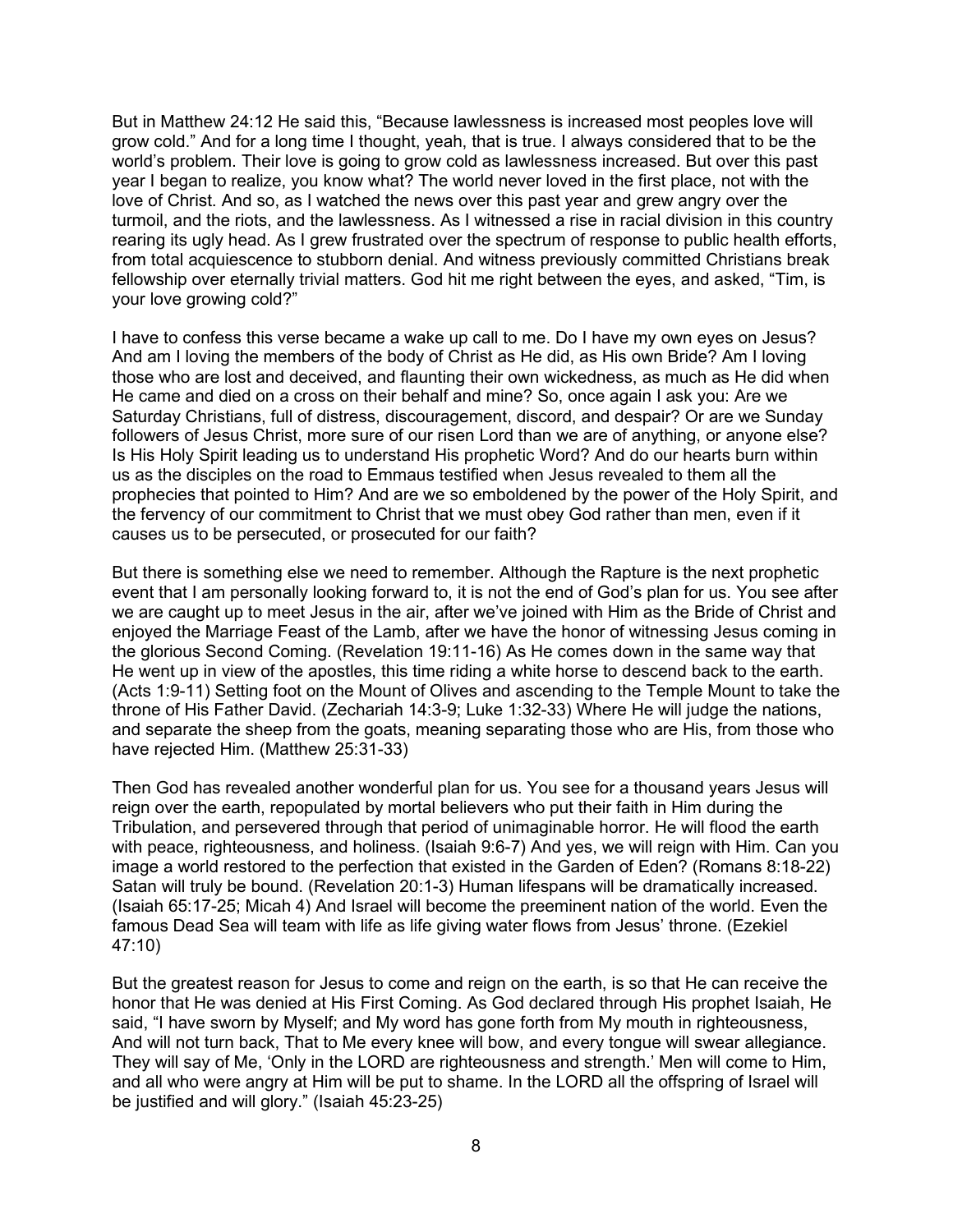Do you understand the shift in pronouns, even in that verse? The Father, God, is declaring I have sworn by Myself. And the word has gone forth from My mouth. And then in the second verse He says, "Men will come to Him." Speaking of the Son, Jesus Christ. And all who are angry at Him will be put to shame. Well, if that is the promise to be fulfilled to Jesus, are you eager to witness that? And to participate in its glorious fulfillment? I certainly am. Daniel referred to the role, that we will serve as saints of the Highest One. (Daniel 7:8, 27) Jesus referenced the entrustment of talents that we have in this lifetime as a test to determine how much responsibility we should be assigned when He comes to reign. (Luke 19:11-17)

In Revelation 20:6 he says this, "Blessed and holy is the one who has a part in the first resurrection. Over these the second death has no power, but they will be priest of God, and of Christ Jesus, and will reign with Him for a thousand years." And following that thousand year reign we will enter the Eternal State.

Romans 8:18 says, "The sufferings of this present age are not worthy to be compared to the glory that is to be revealed to us."

And in 2 Corinthians 4:17, Paul says that that glory is an eternal weight of glory. Far beyond all comparison. Do you understand the glorious privilege that awaits you and the stakes of your stewardship in this lifetime? Are you serving and exercising the gifts the Lord has entrusted and invested in you with the understanding that the ramifications will resonate far beyond this life? And are you looking forward to all that Jesus has instore for you? Are you so earthly minded that you are no heavenly good?

You know over the past three weeks, Glenn and Nathan have given you a glimpse of things to come. They have both described the Rapture and try to give you an awareness of the glory that awaits us as we look forward to the Rapture. Every day I wake up crying in my heart, "Maranatha, come Lord Jesus." Maybe today. So, if we truly appreciate our situation, and all the promises we have to look forward to, certainly we would act like that group of children who were so excited about the destination that they were headed toward that they embrace the journey, act their best, learn and encourage those around them.

But I have one other question for you this morning: Have you ever stopped to consider what Jesus Christ is looking forward to? You know right now He is seated at the right hand of God the Father, on His throne in Heaven. He is constantly mediating for us, interceding for us, and pouring blessings in our lives through His Holy Spirit. He has need of nothing. In other words, He is totally content, and His relationship, His communion with the Father and the Holy Spirit is not only enough; it is the all sufficient relationship that has existed always, and forever, before time. And yet, Jesus tells us in Scripture that because of His relationship with the Church, who He refers to as His Bride, and Himself as the Bridegroom, He conveys the great love, and anticipation He feels toward us.

Those of you who are married understand this. You know that when you were engaged, or betrothed, you were looking forward to actually being united with your bride, or bridegroom. The joy you felt at engagement, was nothing to be compared to the fullness of joy that you would experience in marriage. And with that I'd like to show you a brief video clip.

#### *Before the Wrath* **video clip**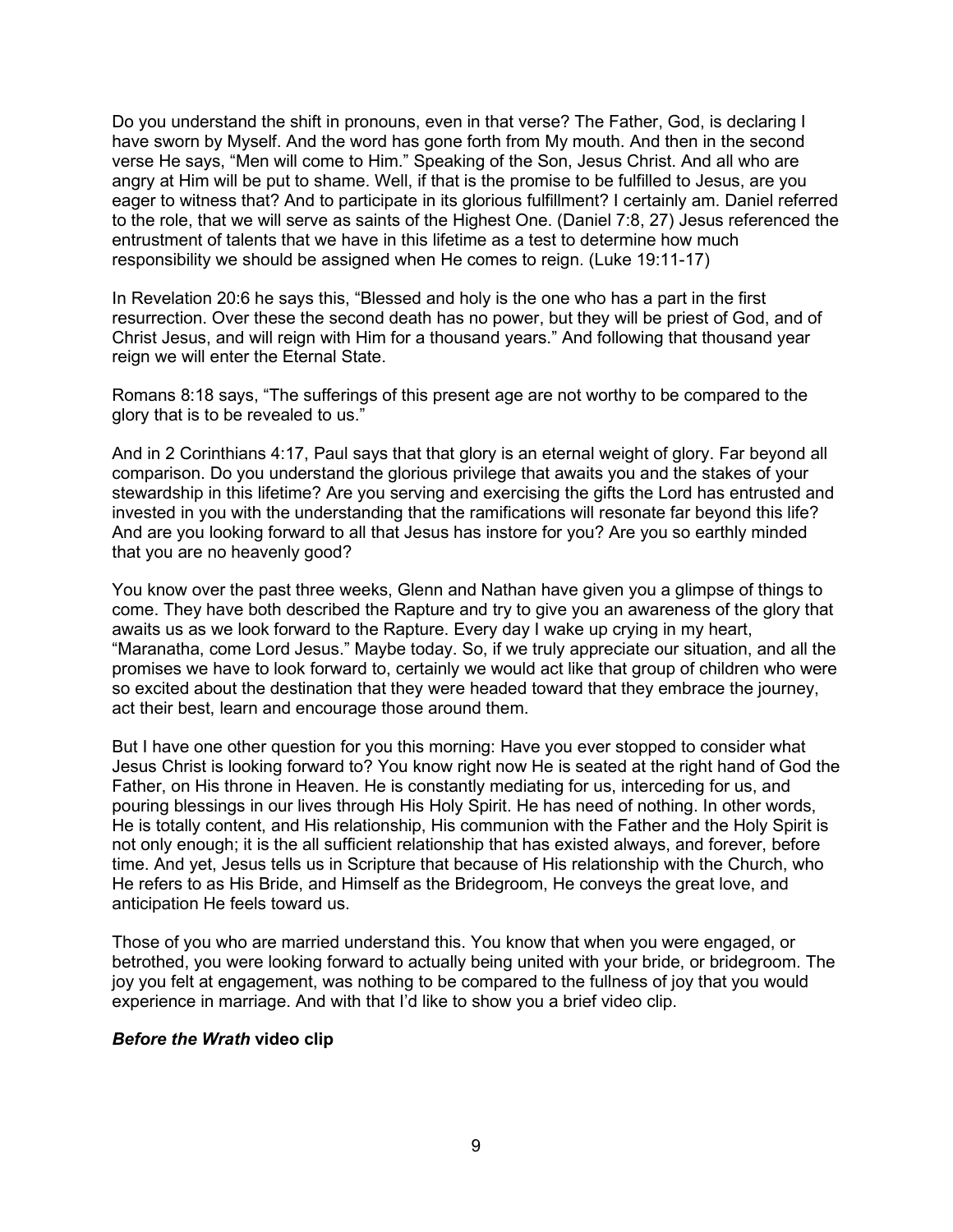*Female Narrator:* From His promises made through wine at the Last Supper. To why the world cannot know the day of His return. We were chosen to preserve the truth until the end of days. So, even if we are not spared from death, others can unveil what we know, and believe.

**Jay McCarl:** This discovery proves that He is coming back.

# **Tim Moore Presentation**

*Tim Moore:* This video is a wonderful film called, "Before the Wrath," that talks about the Rapture of the Church, the Bride of Christ before the outpouring of God's wrath during the Tribulation. I love the picture in there of the young man who is the bridegroom, as his father wakes him and says, "Go and get your bride." The look of joy and excitement on his face. I also love the look, if you noticed, of the father as he has total joy seeing his son go to get his bride, and she is lifted up and carried back to their home.

So, we are all in a relationship with Jesus Christ right now if we put our trust in Him. And we need to understand that He is eager to be joined with us, to show us the place He has prepared for us. To share with us the Wedding Feast of the Lamb, and to introduce us to His Father in person.

Scripture tells us that the world will be excluded from that Marriage Feast. But while we are joined with Jesus Christ, the wrath of God will be poured out on all of those who have rejected Him. Indeed, His wrath abides on them right now. And shortly after the Rapture, that seven years period known as the Tribulation will begin. Some people will be convicted of their sin and will turn to God in repentance and faith during that horrible period, but most will grow even more defiant, and relishing their own sinfulness they will shake their fist at God and curse Him.

At the end of the Tribulation the Bible tells us that Jesus Christ will return to earth in the glorious Second Coming. And in a reversal of the vision that Ezekiel saw where the Shekinah Glory of God left the Mercy Seat above the Ark of the Covenant. Went to the eastern side of the Temple, then to the eastern gate of the city, and then to the mountain to the east, and finally left all together. In the end of time, at the Second Coming Jesus will return coming down to the Mount of Olives. The Valley of Kidron will split open, and the Eastern Gate that has been sealed for centuries, to keep the Jewish Messiah out will blow open, the King of glory will go in, up to the Temple Mount where He will take His seat on the throne of His father David, and from there again, He will judge the sheep and the goats. Those who are sheep, who have put their faith in Him during the Tribulation, will enter that Millennial Kingdom. And those who have rejected Him will be destroyed as goats. That will allow the mortal believers to live and to repopulate the earth. And for a 1,000 years He will reign on the earth, and we will reign with Him.

What are you looking forward to this morning? Are you looking forward to just being reunited with your family and friends who have gone on before? Are you looking forward to getting the promises that Scripture has for you? Maybe in seeing the streets of gold and getting your mansion? Are you looking forward to Jesus receiving the glory, the honor, and the praise that He has always been due?

If you'd like to assure your participation in all of these promises, in all of this glory that we have to look forward to, then I'd encourage you to come see me after this service. Come talk to Chris.